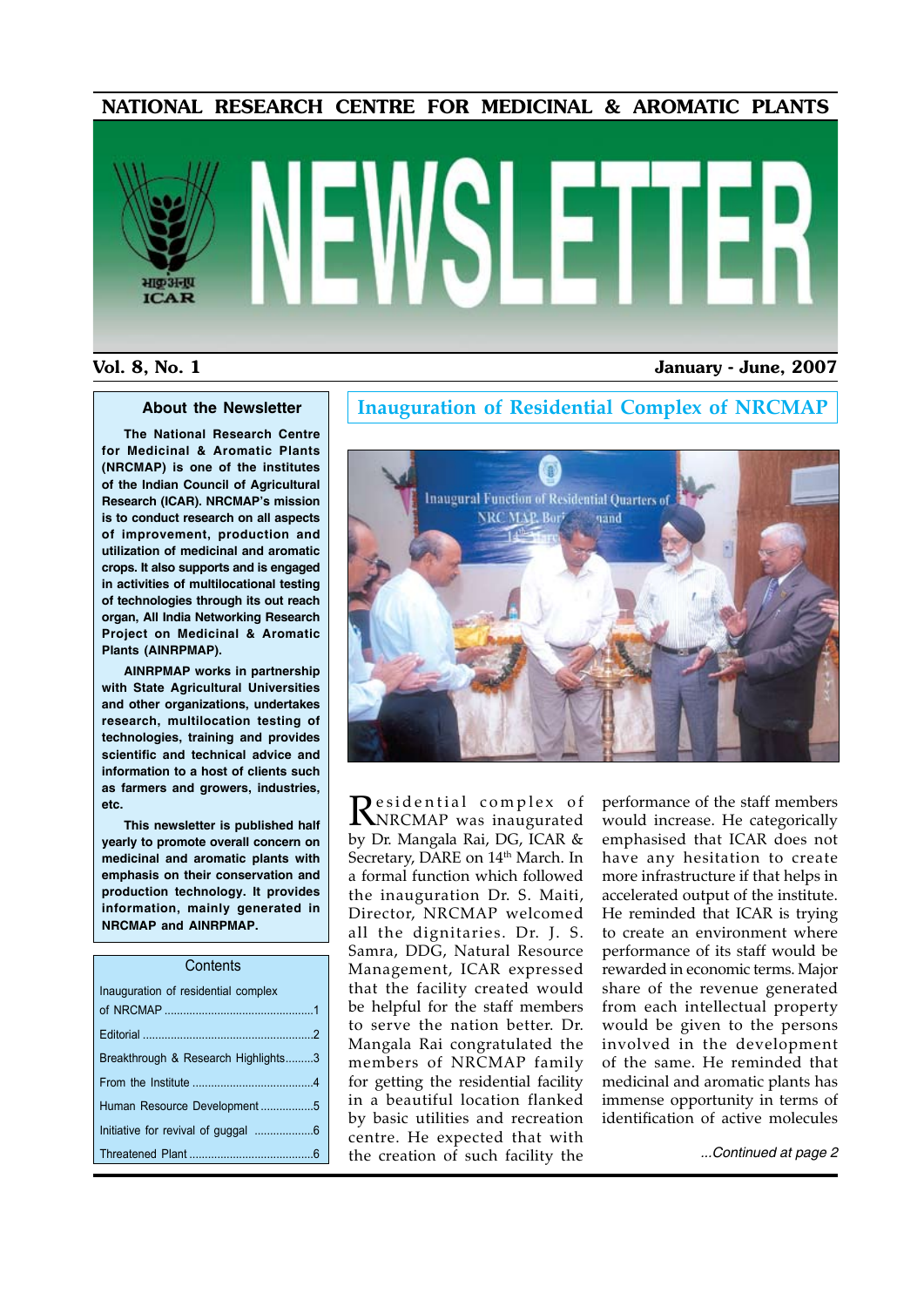# **Editorial**

*The use of plants for preparations of medicines and health care is by and large the biggest use of plants in terms of the number of species specifically targeted. Plants provide the predominant ingredients of medicines used in most traditional systems of healing and also have been the source of inspiration for several major pharmaceutical drugs development.*

 *The scale of trade in MAPs ranges from local to international. Much of the trade is unrecorded or poorly documented in official statistics due to the poor documentation. Also decision makers usually have little awareness about the significance of trade and consumption of medicinal plants. Even, the problems associated with wild collection in terms of un-sustainability and harmful impacts on natural habitats are not fully understood.*

*According to the International Standard for the Sustainable Wild Collection of Medicinal and Aromatic Plants (ISSC-MAP), the main threats for the MAP populations are over-harvesting and habitat loss, through land conversion. Therefore, best practice for the conservation and sustainable use of medicinal plants would be to identify and promote conservation and cultivation of vulnerable species through relevant policy change. To achieve the goal, development of models with protocols for plant conservation and sustainable use, based on research and practical experience should get priority.* 

*Europe has come out with an exciting development for the conservation of MAP species by implementing an International Standard for the Sustainable Wild Collection of Medicinal and Aromatic Plants (ISSC-MAP) which provide an international benchmark for sustainable use of this category of biological diversity. India being a front runner in use of medicinal and aromatic plants over centuries because of its strong traditions of Indian System of Medicines (ISM) for health care and also large number of ISM-, folklore- and tribal medicine-practitioners, lacks benchmark standards for sustainable use of biological diversity from the nature. Consequences are devastating for certain species.* 

*India has large number of organisations engaged in various activities of MAP development, trade and utilization. But unfortunately no effective umbrella organisation is available to monitor, guide and regulate the various activities in a sustainable manner. Creation of medicinal plant board therefore, raises the hopes but failed to come close to modest expectation because of inadequate Human Resource availability within the board. Situation is also not bright as well in R & D organizations. They are also limping for want of human resource. There is lot of resources available for infrastructure development at present but no addition in manpower was allowed during IX and X Plan. Government policy for down sizing the establishment of institutions has created all irrepairable damage to R& D organisations. We are gradually trailing behind in terms of scientific contributions in spite of our world class infrastructure created by our scientific planners. In fact, to keep the pace with the fast development of modern science, we should have exponential growth in R & D manpower. This pathetic situation, I discussed in this newsletter earlier and again raising with a hope that it would draw the kind attention of the finance ministry and the ban of recruitment would be lifted from R&D organisations at least in the XI plan.* 

*I look forward with high hopes for the bright future of MAP sector.*

*Jai Hind !*

*Satyabrata Maiti*

#### *...Continued from page 1*

responsible for preventive/curative properties against various ailments. Also, phytochemicals could be identified for use as bio-pesticide. He reminded that our country was sustaining a major chunk of world population with only 2.3% of world's land. Hence, he suggested that agricultural scientists could not have liberty of not performing to their fullest ability. He hoped that NRCMAP would generate much needed technologies for medicinal and aromatic plants. The function came to end with the vote of thanks proposed by Dr. Manish Das, Sr. Scientist, NRCMAP.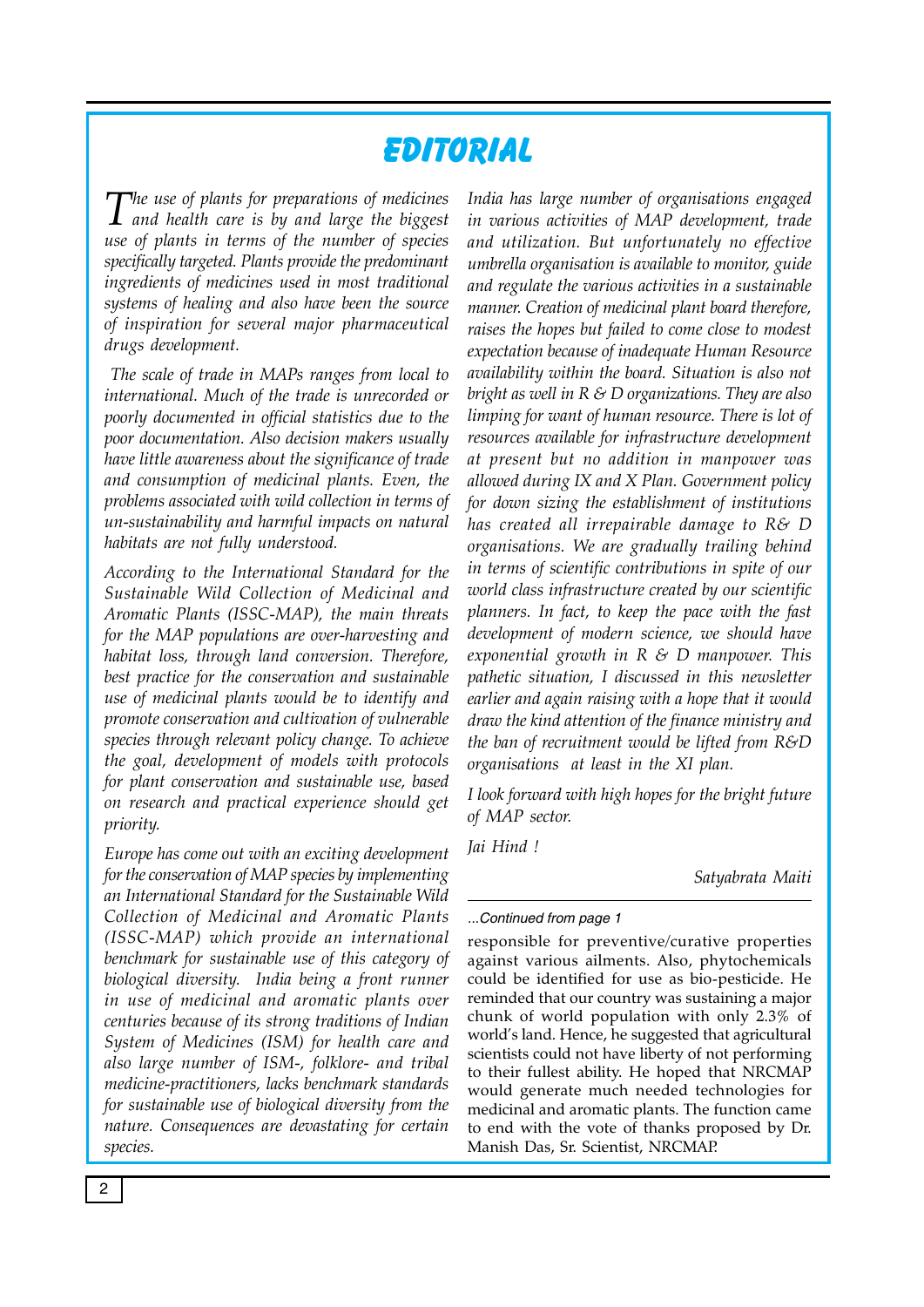# **Breakthrough & Research Highlights**

#### **Digital Herbarium of Medicinal & Aromatic Plants launched online**

ARIS cell at NRCMAP developed<br>a web based interactive software application entitled "Digital Herbarium of Medicinal & Aromatic Plants in India". Dr. Satyabrata Maiti, Director, NRCMAP launched the online facility (linked in NRCMAP's site **http://www.nrc-map.org**) at the XV<sup>th</sup> Staff Research Council Meeting on  $5<sup>th</sup>$  June.

Digital Herbarium is an authenticated collection of high resolution images of medicinal and aromatic plant specimens with their associated data which will help for their easier identification. The database presents alphabetical list of each plant along with its thumbnail view. Users can view the brief or detailed description about the accession and its enlarged view by clicking appropriate links. The site also provides information regarding the usage of the plant.

The software package is having two main options (modules) to

#### **Variability in Brahmi from Kerala**

 $B$ rahmi (*Bacopa monnieri*) is an **interpretate descriptional plant** used as nerve tonic to promote mental health and to improve memory and intellect. It is an important constituent of 'Brahmighrita', a medicinal 'ghee' used in epilepsy, insanity and low dynamic disorders. The species naturally grows in damp condition spread over the coastal belt of Kerala and seen in the water sheds of foothills of Western Ghats. A wide spectrum of variability is noticed in the species with regard to various morphological traits. An extensive exploration was conducted by AINRPMAP, Trichur



*A view of digital herbarium*

access the facility such as 'Client' and 'Administrator '. The client module allows the visitor to access the available information from the Digital Herbarium database. Anybody can visit the site with a formal registration procedure and will get the access to the site. User can also contribute to the refinement of the herbarium information to the master

and 29 accessions were collected from different geographical regions of Kerala. Significant associations were observed between number of leaves and biomass, leaf width and leaf area. Bacoside–A content was positively correlated with leaf width and leaf area. Detail study of association between different morphological characters and chemical constituents were also performed. On the basis of which it was suggested that the plants having more number of leaves with fleshy and wider leaf lamina and shorter internodes would contain higher Bacoside–A. Accession collected from Aluva (Ernakulam Dist.) was identified as high yielder with higher Bacoside–A content followed by

database. The suggestions given by the user will be directed to the administrator for its consideration and inclusion to the main database. The administrator module manages the database by entering all the available species' information with digital photographs, delete unwanted information from the database and modify the existing database, *etc*.

accession collected from Kottakkal (Malappuram Dist.).

#### **Comparative study of two**  *Swertia* **spp.**

Two species of *Swertia* are commonly found at the higher altitudes of North Bengal. Among these *S. chirayita* is in demand for its medicinal properties however, *S. bimaculata* is used as an adulterant. Hence, a comparative study of plant characters of these two species of *Swertia* was conducted at AINRPMAP, Kalingpong. Plant height was almost same in both the species. Leaves were lanceolate in shape with 8-13 cm length and 2-3 cm breadth in *S. chirayita* whereas in *S. bimaculata,* leaf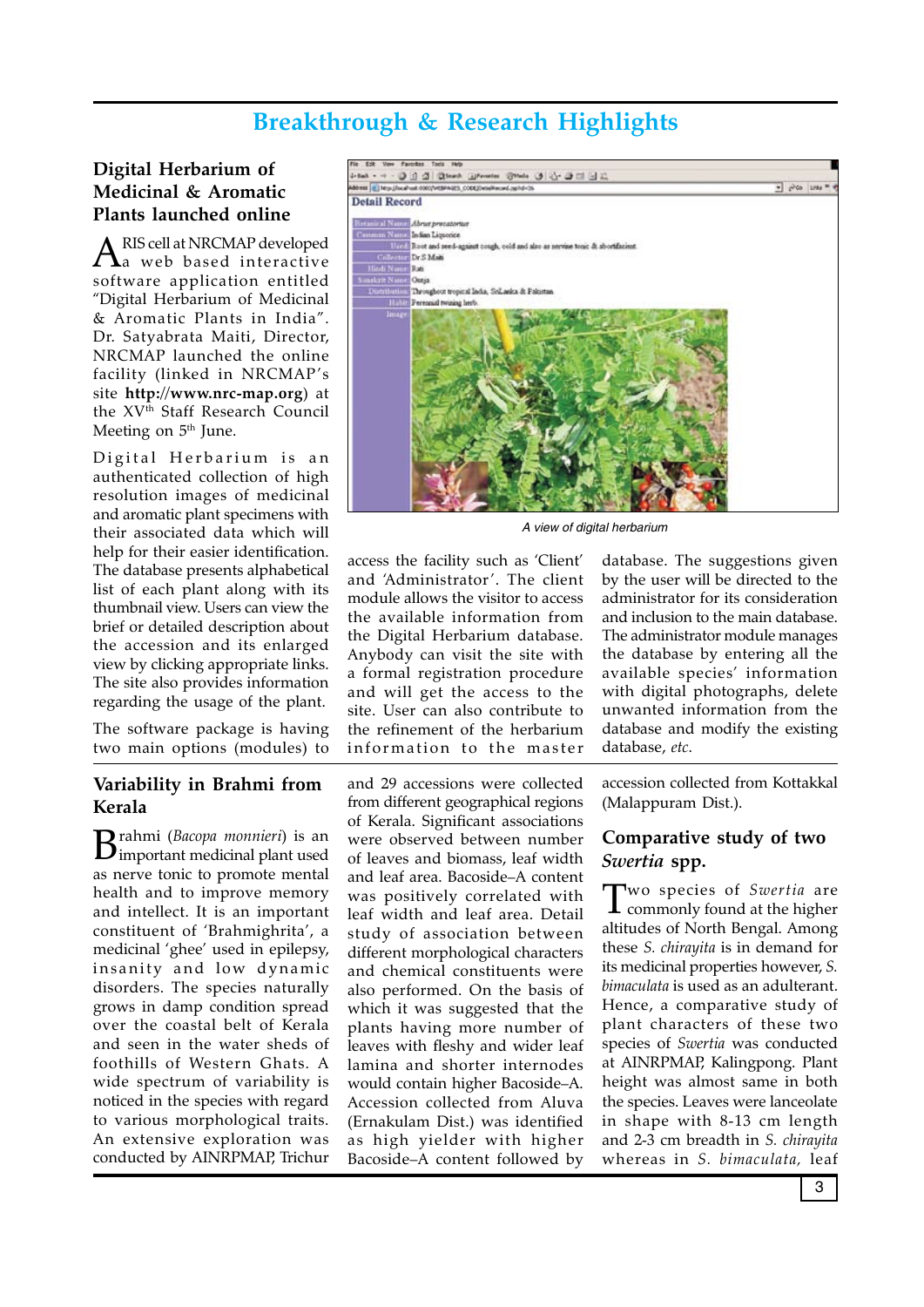shape was oval and yellowish green in colour, length was 7-11 cm and breadth 3-3.5 cm. Darkpurple pigmentation on the lower surface of the leaf was found in *S. chirayita* and pigmentation was not found in *S. bimaculata*. Darkpurple pigmentation was present on the stem of *S. chirayita* and only nodal pigmentation was found in *S. bimaculata.* Plant type of *S. chirayita* was erect without any branching whereas *S. bimaculata* had more branching*.* Seed colour was brownish in *S. chirayita* and blackish in *S. bimaculata*. Seed size was smaller and smooth in *S. chirayita* compared to *S. bimaculata.*  In both species, roots were light brown, somewhat twisted and gradually tapering with a length of 6-12 cm.

#### **Study of female reproductive part in** *Aloe barbadensis*

Study conducted at NRCMAP showed that in *A. barbadensis* anthesis was staggered in nature and flowers opened throughout the day. Anthesis was maximum in the morning (41.39%) and evening (37.68%) hours. Minimum anthesis was observed during noon (17.97%). The process of anthesis in a flower initiated by longitudinal split in the distal end of perianth tube and completed within an hour.

Pistil consisted of an ovary with three locules with axile placentation. Ovules are arranged in two lines in each locule. Average number of ovules per ovary was 51.0. Style in

#### **Staff Research Council Meeting**

 $X^{V^{th}}$  Staff Research Council<br>Meeting (SRC) was held under the Chairmanship of Dr. Satyabrata Maiti, Director, NRCMAP during



*SEM photographs of (A) pre-receptive and (B) receptive stigmatic surface of Aloe*

the mature bud was about 1.96 cm and ovary was about 4.79 mm × 2.75 mm in size. In a fully opened flower, style length was about 2.49 cm and ovary size was 4.98 mm × 2.84 mm. Style length continued to grow after anthesis and reached to a length of 2.91 cm. The style was a hollow tubular column, which was tri-radiate in cross section. Stigma was papillary and wet in nature.

Flowers produced nectar, which was secreted at the base of the ovary, inside the perianth tube. Nectar production was noticed in the flower at the time of anthesis and it continued for about three days. Flowers remained fresh for two days and in the second day, the pistils elongated and was easily visible, coming out of the flower. Withering of the flowers started on the third day of anthesis.

Pistils pollinated in the bud and anthesis stages showed no pollen tube growth on the stigma in decolourized aniline blue staining. It was found that receptivity started in the stigma after about six hours of anthesis. Peak receptivity of the stigma was found after 24 hours of anthesis, where a large number of pollen grains were

found germinated on the stigma surface with lot of pollen tubes growing within the stylar area.

Study of peroxidase activity in the stigma also indicated no stigma receptivity (pre-receptive period) in the freshly opened flowers. Pistils collected after four hours of anthesis and one day old flowers showed intense peroxidase activity indicating peak stigma receptivity and pistils of two day old onwards showed post stigma receptive period.

Scanning electron microscope (SEM) study showed that stigma surface was papillate and papillae were arranged closed together in a freshly opened flower and papillae were turgid and spread out in matured stigma and pollen grains were found attached among these papillae in the receptive stigma.

It can be inferred that late stigma receptivity initiation (after about 6 hrs of anthesis) and longer stigma receptivity duration (about 48 hours) coupled with the protandrous nature of the flower as well as pollinator visitation indicated adaptations for crosspollination in this species.

# **From the Institute**

5-6th June. All the Scientists presented their progress report pertaining to the ongoing research projects. Thorough discussion was held after each presentation. Some new project proposals were also presented. Several

modifications were suggested and finally incorporated in the proposals. Scientists also presented their targets for next six months. Altogether twelve projects covering defferent aspects of medicinal and aromatic plants such as crop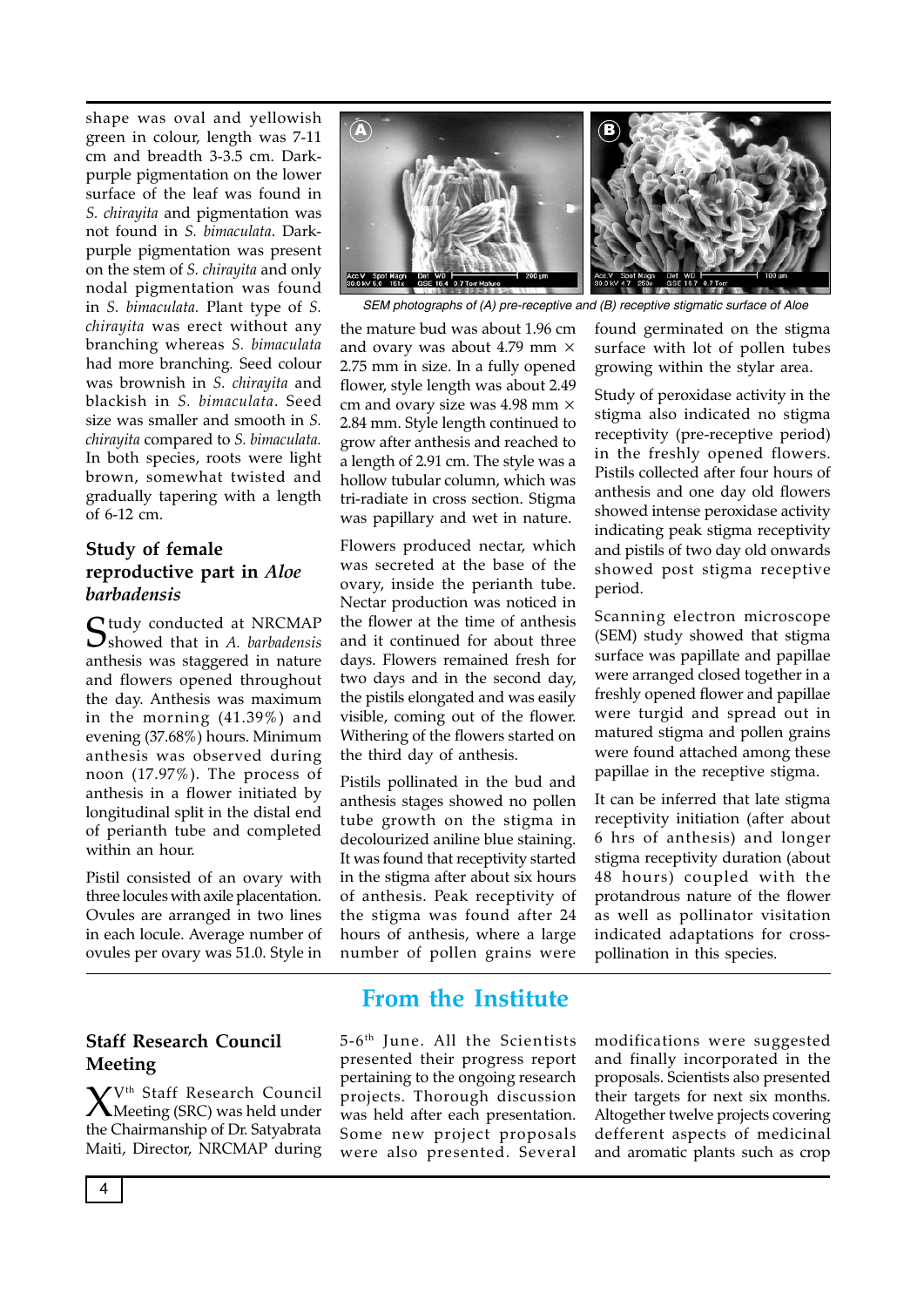production, crop physiology, germplasm characterisation, plant breeding, quality management and information technology were presented.

### **Research Advisory Committee (RAC) meeting**

RAC meeting was held on 24<sup>th</sup><br>April at NRCMAP under the chairmanship of Prof. K.V. Peter, Kerala Agricultural University, Thrissur. Dr. O.P. Srivastava, Ex-Director, Institute of Agricultural Sciences, BHU, Varanasi and Dr. S. Maiti, Director, NRCMAP attended as members of the committee while Dr. (Mrs.) S. Samantaray, Sr. Scientist acted as Member Secretary. At the outset, Dr. S. Samantaray, welcomed the Chairman and members of RAC. Dr. S. Maiti, Director, NRCMAP presented work done report of the last one year. Chairman and other members appreciated the progress made by the Centre and congratulated the Director and Scientists of NRCMAP. After detailed deliberations, RAC suggested some important recommendations for further progress of the Centre.

#### **Institute Management Committee meeting**

The Institute Management committee meeting was held on 25th April, 2007 under the chairmanship of Dr. Satyabrata Maiti, Director, NRCMAP. The meeting was attended by Dr. B. G. Bagle, Head, CHES, Godhra, Dr. A. R. Pathak, D. R. & Dean, Faculty of Agriculture, Anand Agriculture University, Dr. S. Samantaray, Sr. Scientist (Biotechnology), Dr. M. Das, Sr. Scientist (Plant Physiology),

Dr. K. Mandal, Sr. Scientist (Plant Pathology), Mr. V. S. Parmar, AAO and Mr. T. A. Vishawanath, AFAO as members. Dr. Maiti presented the recommendations of the QRT, AINRP on betelvine for information to the committee. The committee reviewed the various research and developmental activities of the institute and suggested a number of measures to speed up the development of the institute.

#### **Our New Colleagues**

- Dr. P. Manivel, Pr. Scientist (Plant Breeding) joined on 24.3.07
- Dr. Vipin Chowdhary, Sr. scientist (Entomology) joined on 9.4.07
- Dr. G. R. Smitha, Scientist (Horticulture) joined on 17.5.07

#### **Transfer**

Dr. Deepa Bhagat, Scientist SS (Organic Chemistry) transferred to Project Directorate of Biological Control, Bangalore on 27.3.07

#### **Promotion**

- Dr. K. Mandal joined as Sr. Scientist (Plant Pathology) through selection w.e.f. 6.3.07
- Dr. Geetha K. A. joined as Sr. Scientist (Plant Breeding) through selection w.e.f. 28.3.07

#### **Distinguished visitors**

Dr. G. Kalloo, Ex-DDG (Hort.), ICAR on 18.1.2007

- Dr. S. P. Ghosh, Ex-DDG (Hort.), ICAR, New Delhi and Chairman, QRT, Betelvine on 23-25 February, 2007
- Dr. P. P. Reddy, Ex- Director, IIHR, Bangalore and Member, QRT, Betelvine on 23-25 February, 2007
- Dr. Mangala Rai, Secretary, DARE & DG, ICAR on 14.3.2007
- Dr. J. S. Samra, DDG (NRM), ICAR, on 14.3.2007
- Prof. M. C. Varshneya, Vice Chancellor, AAU, Anand on 14.3.2007
- Dr. S. Nagarajan, Chairperson, PPV&FRA, Govt. of India, New Delhi on 19.3.2007
- Dr. B. S. Yadav, Chairman, QRT, AICRP on Nematode on 24.3.2007
- Prof. K. V. Peter, Chairman, RAC on 24.4.2007
- Dr. Mohan Lal Sharma, PCCF, Govt. of Gujarat on 25.4.2007
- Sh. R. V. Asari, Addl. PCCF, Govt. of Gujarat on 25.4.2007
- Dr. G. L. Kaul, Ex. Vice Chancellor, AAU, Jorhat on 7.5.2007
- Dr. B. R. Tyagi, Chairman, QRT, NRCMAP & AINRP MAP on 23-25 May, 2007
- Dr. R. Krishnan, Member, QRT, NRCMAP & AINRP MAP on 23-25 May, 2007
- Dr. P. Das, DDG (Ag. Extn.), ICAR, New Delhi on 16.6.2007

# **Human Resource Development**

| <b>Name</b>                                  | Course                                                                                  | Date             |
|----------------------------------------------|-----------------------------------------------------------------------------------------|------------------|
| Dr. Geetha K. A.,<br>Sr. Scientist (Pl. Br.) | GIS based decision support systems for<br>  sustainable agriculture at NAARM, Hyderabad | March 1-21, 2007 |